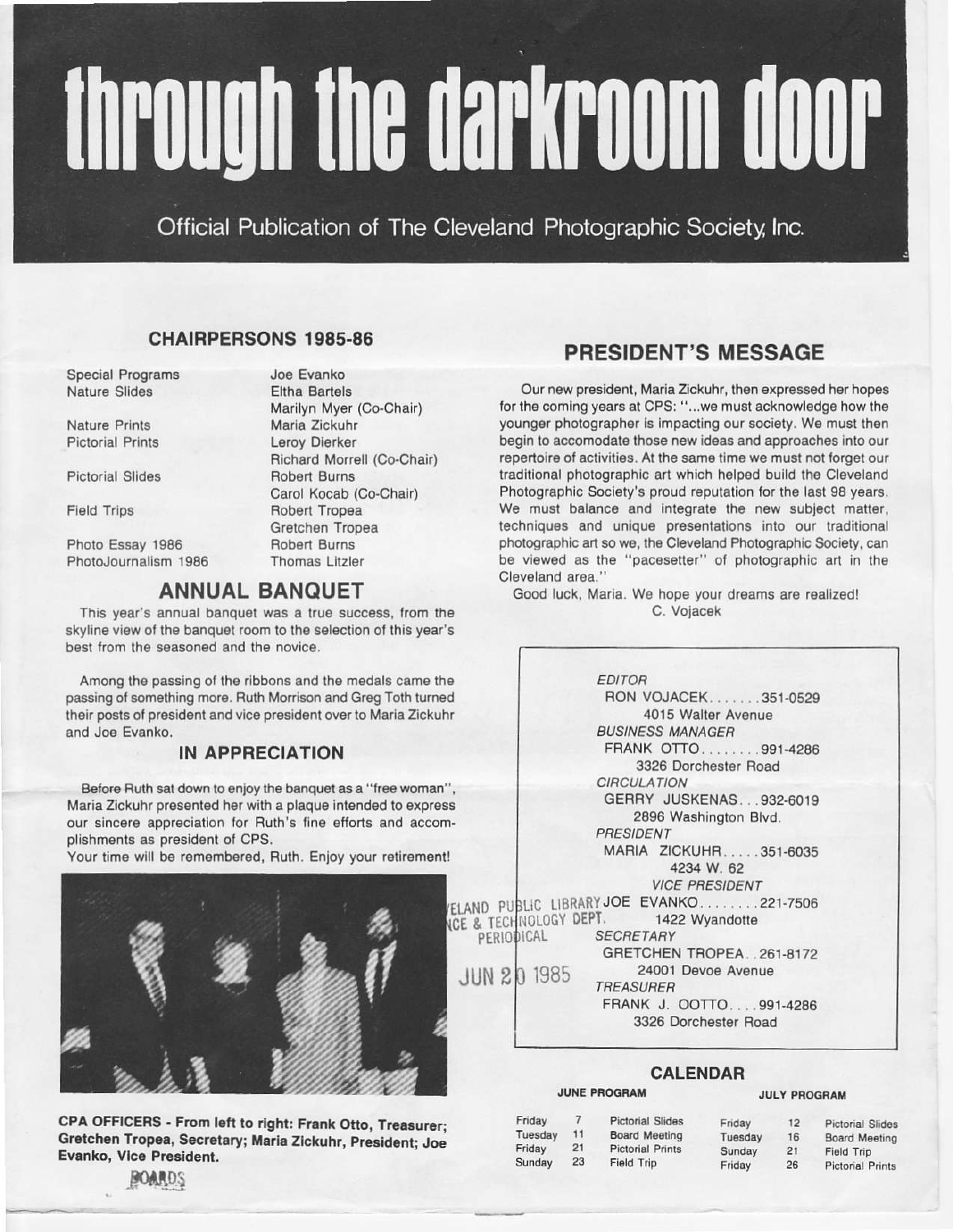### **CLEVELAND PHOTOGRAPHIC SOCIETY PICTORIAL PRINT** YEAR END COMPETITION 1985

#### **BLACK AND WHITE** PRINT OF THE YEAR

**Heading Home** Sarah Evanko 1st place Leaf Dick Morrell 2nd place Reflections LeRoy Dierker 3rd place Future Model Sarah Evanko Best Portrait Silent Joe Evanko Honorable Mention Spanish Doorway LeRoy Dierker Photo Technique Purca Simple Sarah Evanko COLOR PRINT OF THE YEAR Autumn Forest Steve Dubyk 1st place Misty Morning Tom Litzler 2nd place Minerva & Columns John Schietzelt 3rd Window Derivation Frank Vano HM Lake **Dick Morrell Best Composition** Flight of Color John Schietzelt Best Photo Technique **Barn Derivation** Frank Vano Cumulative Points: **Class A Color** 1st place Frank Vano 33 points 2nd place Otmar Zeidner 27 points 3rd place Bill Sinclair 21 points Class B Color 1st place Steve Dubyk 2nd place Betty Green 3rd place Mary Lahiff Class A Black & White 1st place Sarah Evanko 2nd place LeRoy Dierker 3rd place Dick Morrell Class B Black & White 1st place Debra Brosky 2nd place Dave Aron 3rd place Emmet Hoy

## PICTORIAL COLOR SLIDE

SLIDE OF THE YEAR-considered to be the best of all categories. Cecropia Larva-Paul Goode

## **Accumulative Point Winners**

Class A

| 1st place           | Frank Vano                          |                |
|---------------------|-------------------------------------|----------------|
|                     | 2nd place Paul Goode                |                |
| 3rd place           | Jerry Juskenas                      |                |
| <b>Class B</b>      |                                     |                |
|                     | 1st place Bob Meyers*               |                |
|                     | 2nd place Marilyn Meyers            |                |
|                     | 3rd place Joe DiMarco               |                |
|                     | *Promoted to Class A                |                |
| Slides of the year: |                                     |                |
| <b>Class A</b>      |                                     |                |
| 1st place           | <b>Fishing Fleet</b>                | Frank Vano     |
|                     | 2nd place Happy Holidays Frank Otto |                |
| 3rd place           | Ewe                                 | Jerry Juskenas |

## Class R

| Joe DiMarco                                 |
|---------------------------------------------|
| <b>Marilyn Myers</b>                        |
| Ron Vojacek                                 |
|                                             |
| Joe DiMarco                                 |
|                                             |
| Paul Goode                                  |
|                                             |
|                                             |
|                                             |
| Jerry Juskenas                              |
| Moddejonge-Special Award for Best Landscape |
| Sam Aversano                                |
|                                             |

#### **NATURE SLIDES Year End Competition Winners** Class B -

| 1st       |                                 | ME AND MY TUX. Marilyn Myers     |
|-----------|---------------------------------|----------------------------------|
| 2nd       | BLUE BACK FAIRY BIRD. Bob Myers |                                  |
| 3rd       |                                 | WATER TURKEYTom Dunn             |
| <b>HM</b> |                                 | WILD GERANIUMSteve Dubyk         |
|           |                                 | Class A - Botany                 |
| 1st       |                                 | SQUAW ROOTBob Tropea             |
| 2nd       |                                 | TEASELSSam Aversano              |
| 3rd       |                                 | CARDINAL FLOWERFrank Otto        |
| <b>HM</b> |                                 | DEPTFORD PINKGerry Juskenas      |
| <b>HM</b> |                                 |                                  |
|           |                                 | Class A - Zoology                |
| 1st       |                                 | BLACK SWALLOWTAILFrank Vano      |
| 2nd       |                                 | MANDRILL BABOONSam Aversano      |
| 3rd       |                                 | TOADPaul Good                    |
|           |                                 | <b>Accumulated Point Winners</b> |
|           | <b>Class A</b>                  | <b>Class B</b>                   |
|           | 1st Frank Vano                  | 1st Tom Dunn*<br><b>Service</b>  |
|           | 2nd Paul Goode                  | 2nd Bob Myers                    |

# 3rd Carol Kocab \*Promoted to Class A

# **NATURE PRINTS**

3rd Steve Dubyk

|     | Black and White Print of the Year                             |                                                                                  |
|-----|---------------------------------------------------------------|----------------------------------------------------------------------------------|
|     |                                                               | Barrel CactusMaria Zickuhr                                                       |
|     |                                                               | Color Print of the Year                                                          |
|     |                                                               | Frog and WaterlilyFrank Vano<br>William Meyer Award-Black and White Best Zoology |
|     |                                                               | Turtle ParadeFrank Otto                                                          |
|     | <b>Color Best of Botony</b>                                   |                                                                                  |
|     | <b>Accumulated Point Winners</b>                              |                                                                                  |
|     | <b>Black and White</b>                                        | Color                                                                            |
| 1st |                                                               | Norman Zickuhr 1st Norman Zickuhr                                                |
|     |                                                               | 2nd Harry Bartels 2nd Frank Vano                                                 |
|     |                                                               | 2nd Ruth Morrison 3rd Steve Dubyk                                                |
|     | 2nd Maria Zickuhr                                             |                                                                                  |
|     | 3rd Frank Otto                                                |                                                                                  |
|     | <b>Year End Competition Winners</b><br><b>Black and White</b> |                                                                                  |
| 1st | Gulls in Flight Ruth Morrison                                 |                                                                                  |
| 2nd |                                                               | Lion in Winter Norman Zickuhr                                                    |
|     | Color                                                         |                                                                                  |
|     | 1st Fiddlehead Fern                                           | Ed Willis                                                                        |
|     | 2nd Jelly Fish                                                | Steve Dubyk                                                                      |
|     | 3rd The Great Egret                                           | Maria Zickuhr                                                                    |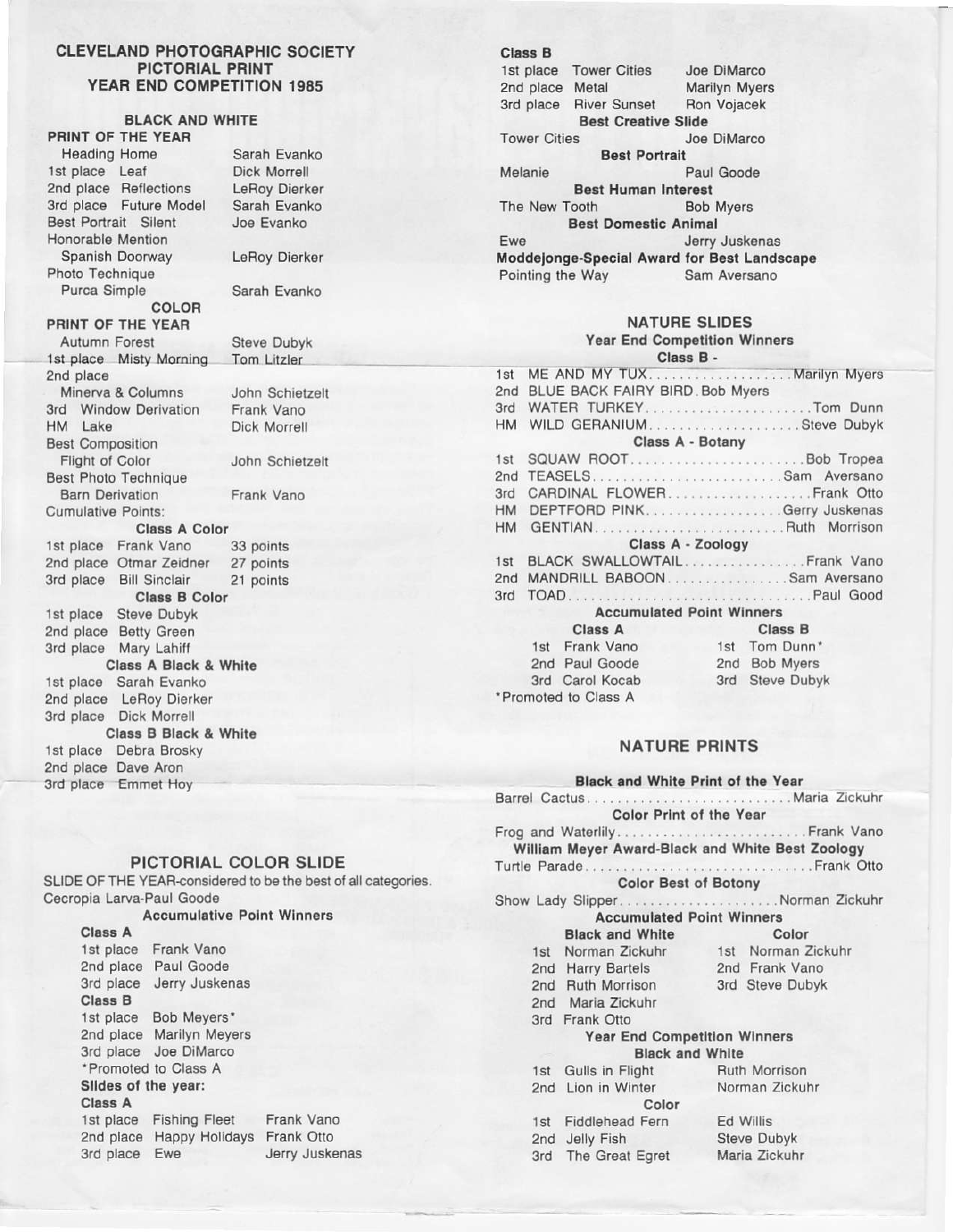